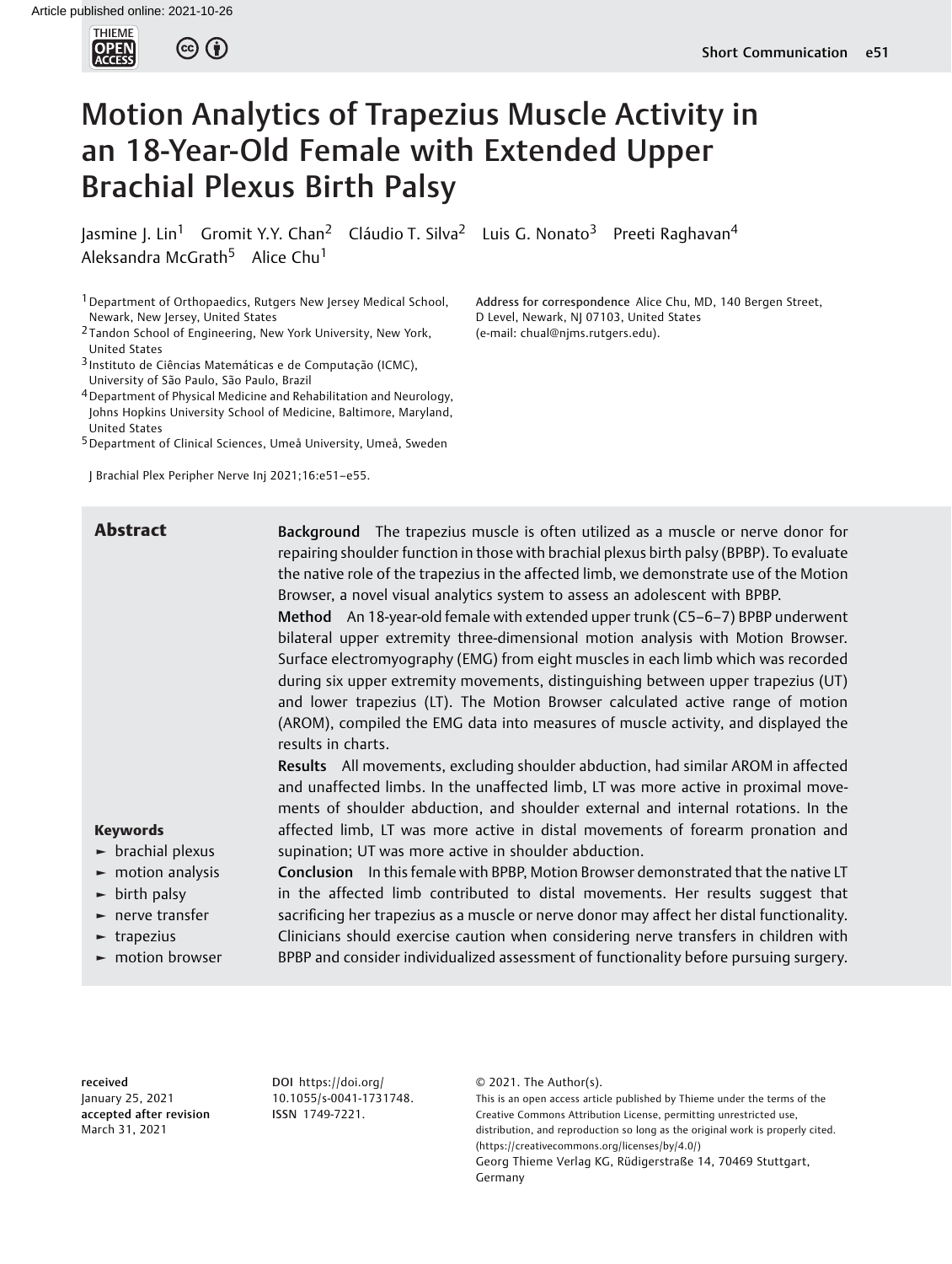# Introduction

For brachial plexus surgeons, there are few areas more intriguing than the dynamics of how children with brachial plexus birth palsy (BPBP) use their affected arm.<sup>1–3</sup> Functionality of the affected arm is not well understood because the injury occurs in the perinatal period and the disease transforms as the child grows. Nerve and muscle weakness develop over time, as well as changes to muscle, joint, bone, and compensatory muscle recruitment.<sup>4</sup>

One interesting question in children with BPBP is whether the upper or lower trapezius (UT and LT, respectively) muscles are functionally active during upper extremity use. It is intriguing because there are three ways in which an innervated trapezius can be utilized in children with BPBP, leaving it in situ, denervation and use of the trapezius' spinal accessory nerve (SAN) for distal nerve transfers, or using it directly as a muscle transfer.<sup>5-7</sup> The prevailing surgical technique of treating BPBP addresses a compromised suprascapular nerve through a posterior approach of transferring the lower portion of the SAN which innervates the LT and leaving innervation of the UT intact.<sup>8,9</sup>

Because there are no studies looking at the natural contribution of the trapezius in children with BPBP, the morbidity of harvesting the SAN is largely unknown. It is known that normal children who sustain iatrogenic SAN injury have limited shoulder abduction of 70 to 90 degrees, and that divisions of trapezius muscles each have diverse roles in scapulothoracic movements that contribute to glenohumeral stability.10–<sup>12</sup>

To better understand the functional role of the trapezius in children with BPBP, this report presents pilot data on UT and LT activity in an 18-year-old female with extended upper brachial plexus (C5–6–7) birth palsy. It is the first of its kind to demonstrate use of the Motion Browser, a novel visual analytics system developed at New York University. Motion Browser is a tool that synchronizes video recordings with kinematic and EMG data for assessment of muscle groups.<sup>13</sup>

# Methods

An 18-year-old female with right-sided extended upper trunk (C5–6–7) BPBP, Mallet score of 22, and a prior anterior shoulder release underwent bilateral upper extremity analysis with the Motion Browser. She had no prior nerve transfer surgery and was free of neurological or metabolic impairment beyond BPBP. Examination at time of presentation confirmed intact trapezius function; the only physical limitation was right shoulder motion. She had mild internal shoulder rotation, elbow flexion contracture deformity, and weaker wrist flexion compared with the contralateral side, but was greater than the British Medical Research Council (BMRC), grade 3 in all tested motions. In this institutional review board (IRB) approved study at New York University, the patient was evaluated with simultaneous threedimensional motion analysis, 16-channel electromyography (EMG), and video monitoring.

Data were recorded for eight muscles in each upper limb as follows:  $(1)$  biceps,  $(2)$  triceps,  $(3)$  pronator teres,  $(4)$ pronator quadratus, (5) UT, (6) LT, (7) flexor digitorum superficialis, and (8) extensor digitorum communis. The following six upper extremity movements were performed: (1) shoulder abduction, (2) shoulder external rotation, (3) shoulder internal rotation, (4) elbow flexion, (5) forearm pronation, and (6) forearm supination. Movements were tested individually in each limb. Only one recording for each limb was assessed per movement. Shoulder external/internal rotation was performed with the arm in the adducted position. Nonshoulder movements of elbow flexion and forearm pronation/supination were called distal movements. EMG, kinematic data, and video recordings were processed through the Motion Browser.<sup>13</sup>

Data were selected in the Motion Browser, starting from the auditory tone that prompted the patient to initiate motion and ending when the arm returned to the resting position. Twelve-movement segments were collected, six movements per limb. Within each movement, maximal active motion and muscle activity patterns were recorded. ►Fig. 1 displays the data extraction steps.



Fig. 1 The Motion Browser data extraction method. 1. The Motion Browser displays the synchronized video, kinematics, and electromyography (EMG) data for the patient's affected and unaffected limbs for each movement performed. 2. The user selected segments of interest based on examining the video clips to fit selection criteria. Selected segments included all EMG data corresponding to the movement recorded in that video segment. 3. The Motion Browser isolated the motion data for that segment of interest. 4. The Motion Brower displayed a bar chart depicting the fraction of each muscle's activation relative to the total measured activity in the movement in the segment of interest. 5. Individual bar values for muscle activation were recorded for results analysis.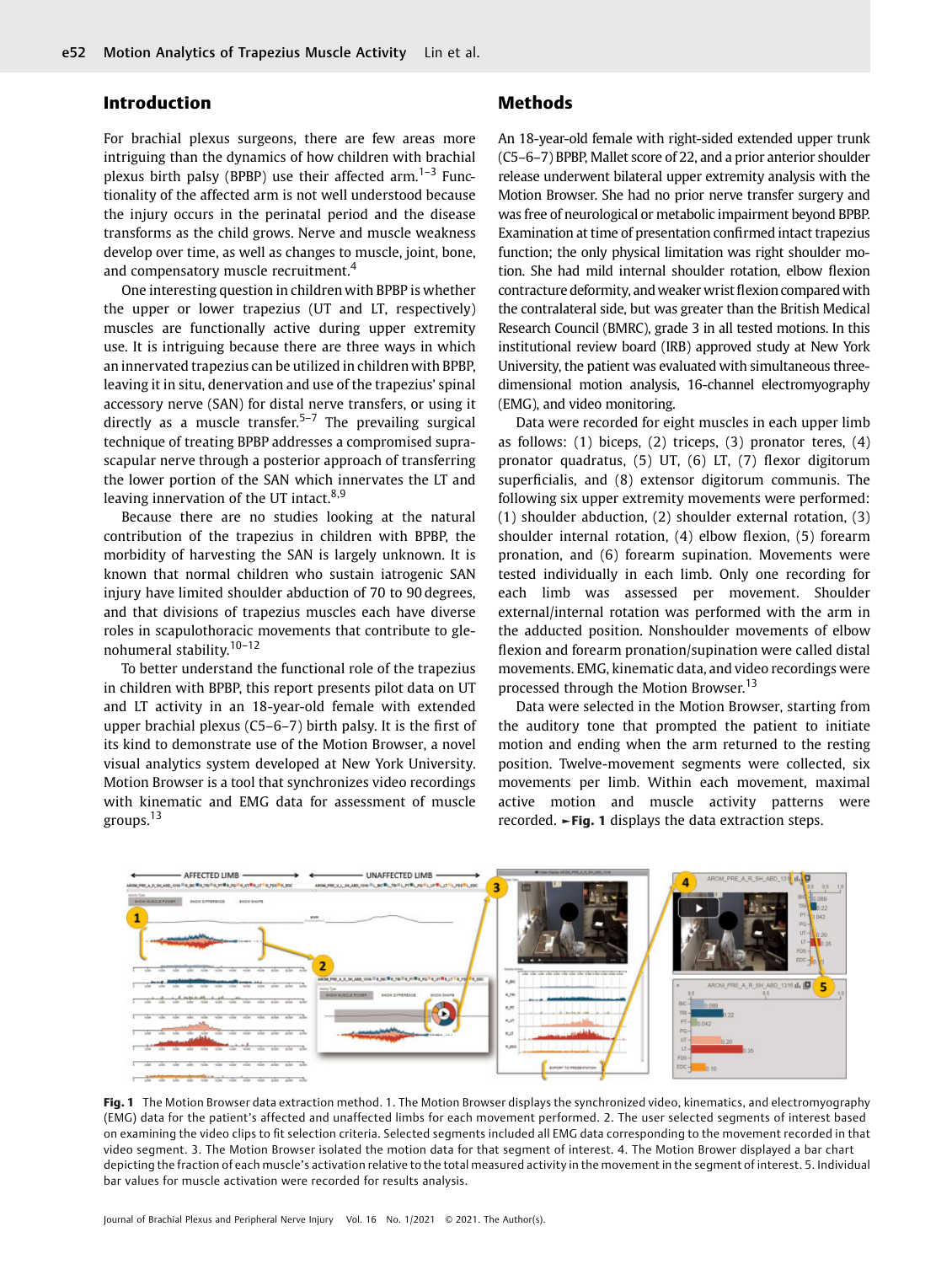The Motion Browser calculated active range of motion (AROM) as the angular displacement (in degrees) between the highest point of upper limb placement and the lowest point of the patient's resting position. Pronation and supination were measured with supination scored as negative. The similarity ratio between the maximum AROM in the affected versus the unaffected limb was calculated as a percentage. If the patient produced more voluntary motion in the affected than in the unaffected limb, a ratio of greater than 100% was calculated.

The Motion Browser compiled the EMG data throughout the segment into measures of muscle activity by the rootmean-square (RMS) envelope and displayed the results of the eight muscle groups in bar charts.<sup>11</sup> Each bar value demonstrated the fraction of muscle activity relative to the total measured activity throughout the movement. The higher the bar value, the higher the individual muscle activity. Muscle activity for UT and LT was isolated for assessment.

# Results

#### Voluntary Active Range of Motion Was Similar in Both Affected and Unaffected Limbs

Similarity of the voluntary affected/unaffected maximal AROM is shown in  $\blacktriangleright$ Table 1. All movements excluding shoulder abduction had a similarity ratio (affected/unaffected) greater than or equal to 90%. Only one movement, shoulder abduction, had an affected/unaffected ratio <90%, at 60.81%.

#### Lower Trapezius Was More Active in the Affected Limb during Distal Movements

Trapezius muscle activity shown in ►Table 2 displays the percentage of EMG activity contributed by UT and LT in all movements in each limb. UT had no activity in affected or unaffected limbs in shoulder external rotation, shoulder internal rotation, elbow flexion, forearm pronation, and forearm supination. UT accounted for 20.0% of muscle activ-

Table 1 Results for comparing the ratio of angular displacement of active motion between affected and unaffected limbs in upper extremity movements (cm)

| Movement                      | Affected | <b>Unaffected</b> | Similarity<br>ratio<br>(affected/<br>unaffected) % |
|-------------------------------|----------|-------------------|----------------------------------------------------|
| Shoulder abduction            | 74.8     | 123               | 60.81                                              |
| Shoulder external<br>rotation | 57.6     | 60.6              | 95.05                                              |
| Shoulder internal<br>rotation | 67.4     | 64                | 105.31                                             |
| Elbow flexion                 | 162      | 152               | 106.58                                             |
| Forearm pronation             | 128      | 142               | 90.14                                              |
| Forearm supination            | 113      | 123               | 91.87                                              |

Table 2 Percentage of EMG activity contributed by the UT and LT in the six tested movements in both affected and unaffected limbs

| UT activity (%)            |          |                   |  |  |
|----------------------------|----------|-------------------|--|--|
| <b>Movement</b>            | Affected | <b>Unaffected</b> |  |  |
| Shoulder abduction         | 20.0     | 0.5               |  |  |
| Shoulder external rotation | 0.0      | 0.0               |  |  |
| Shoulder internal rotation | 0.0      | 0.0               |  |  |
| Elbow flexion              | 0.0      | 0.0               |  |  |
| Forearm pronation          | 0.0      | 0.0               |  |  |
| Forearm supination         | 0.0      | 0.0               |  |  |
| LT activity (%)            |          |                   |  |  |
| <b>Movement</b>            | Affected | <b>Unaffected</b> |  |  |
| Shoulder abduction         | 35.0     | 85.0              |  |  |
| Shoulder external rotation | 6.0      | 30.0              |  |  |
| Shoulder internal rotation | 7.9      | 61.0              |  |  |
| Elbow flexion              | 35.0     | 17.0              |  |  |
| Forearm pronation          | 59.0     | 7.0               |  |  |
| Forearm supination         | 87.0     | 23.0              |  |  |

Abbreviations: EMG, electromyography; LT, lower trapezius; UT, upper trapezius.

ity in the affected limb during shoulder abduction and 0.5% in the unaffected during shoulder abduction.

LT was most active  $($ >50%) in the unaffected limb during shoulder abduction (85.0%) and shoulder internal rotation  $(61.0%)$ . It was most active  $(>50%)$  in the affected limb during the distal movements of forearm pronation (59.0%) and forearm supination (87.0%). Activity in the unaffected limb was more than that in the affected limb during shoulder abduction (85.0% unaffected and 35.0% affected), shoulder external rotation (30.0% unaffected and 6.0% affected), and shoulder internal rotation (61.0% unaffected and 8.0% affected). Activity in the affected limb was more than that in the unaffected during elbow flexion (35.0% affected and 17.0% unaffected), forearm pronation (59.0% affected and 7.0% unaffected), and forearm supination (87.0% affected and 23.0% unaffected).

### **Discussion**

The effect of the trapezius muscle, while known to be vital for upper limb function in healthy children, $11$  has never been studied in children/adolescents with BPBP. Over the past decade, studies have discussed the transfer of the trapezius' SAN for a compromised suprascapular nerve in treating BPBP.<sup>14–16</sup> However, a necessary prerequisite to perform a nerve transfer is the consensus that the donor nerve is expendable and will not downgrade the patient's upper extremity function.<sup>17,18</sup> Morbidity of trapezius innervation or transfer should first be determined based on knowledge about its function in the natural state of injury.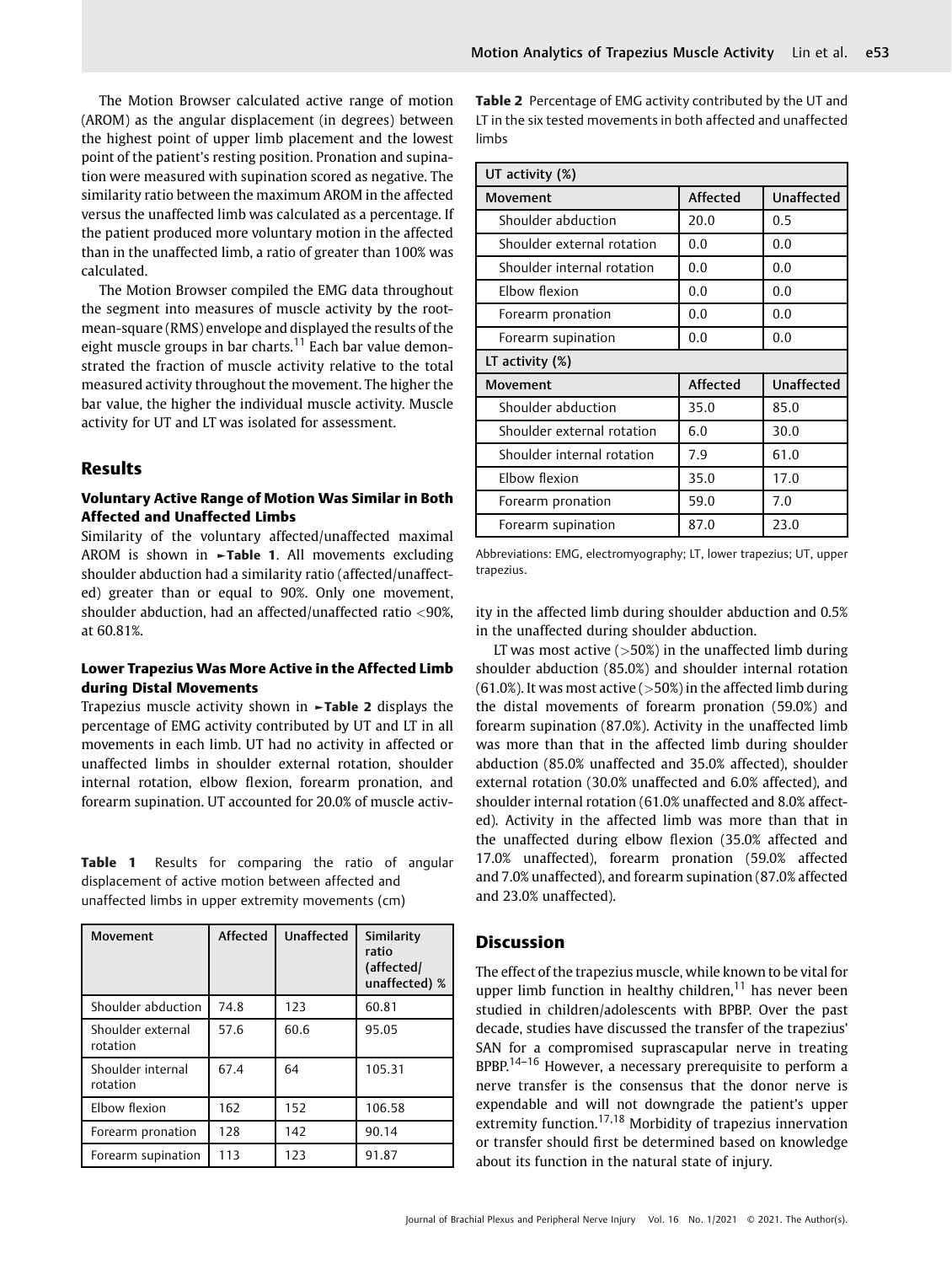Most authors who study upper extremity function in neurological diseases utilize kinematics or combined EMG analysis.<sup>18–21</sup> The Motion Browser is unique because it expands upon that methodology by synchronizing video recordings with kinematic and EMG data, thus corresponding information at each time point can be isolated. EMG data are normalized by comparing muscle activity within the limb, and the browser displays percentages of each muscle activity.<sup>13</sup>

This patient's Motion Browser results suggest that her LT is more active in the affected limb during the movements of forearm pronation (59.0%) and supination (87.0%) than in the unaffected (17.0 and 23.0%, respectively). The AROM of the affected limb when compared with the unaffected during these movements had a similarity ratio of >90.0%. In these movements that are not typically expected to provoke trapezius activity, the muscle likely plays a part in isokinetic stabilization of the scapulothoracic region.<sup>10–12</sup> Conversely, for UT, activity was nearly zero for all movements in the affected limb except for shoulder abduction (20.0%) and minimally active in the unaffected for all movements. In the video footage, the patient appeared to lift the affected shoulder to complete shoulder abduction. UT activation can thus be attributed to compensating for the abduction deficit, a sequela of the brachial plexus injury.

This report demonstrates the use of the Motion Browser for analysis of the trapezius muscle in an adolescent with BPBP. This patient's results in the affected limb showed LT active a decreased amount during functional shoulder and elbow motion, but relatively active during the most distal movements of forearm supination and pronation. Results suggested that in this specific patient, transferring the SAN could potentially compromise distal function at the expense of shoulder restoration.

#### Limitations

Limitations of the Motion Browser include the constraints of data collection. This setup is expensive because analyses need to be completed in a laboratory with adequate equipment. Furthermore, EMG signals are collected through surface electrodes, which are prone to background noise and difficulty with normalization.

#### Conclusion

In conclusion, clinicians may wish to exercise caution when considering the current surgical treatment of the transfer of the SAN for the suprascapular nerve. Studies in patients who did and did not receive nerve transfer have found no significant differences in external rotation of the  $arm^{22}$  or in recovery of ROM or strength<sup>23</sup>; postsurgical follow-ups have found no trapezius atrophy/weakness.<sup>24</sup> Motion systems, like the Motion Browser, can help clinicians better evaluate the native use of the trapezius muscle in BPBP patients before considering surgery.

Funding None.

Conflict of Interest None declared.

#### References

- 1 Abzug JM, Kozin SH. Evaluation and management of brachial plexus birth palsy. Orthop Clin North Am 2014;45(02):225–232
- 2 Duff SV, Dayanidhi S, Kozin SH. Asymmetrical shoulder kinematics in children with brachial plexus birth palsy. Clin Biomech (Bristol, Avon) 2007;22(06):630–638
- 3 Waters PM. Comparison of the natural history, the outcome of microsurgical repair, and the outcome of operative reconstruction in brachial plexus birth palsy. J Bone Joint Surg Am 1999;81 (05):649–659
- 4 Min W, Price AE, Alfonso I, Ramos L, Grossman JA. Hypoplasia of the trapezius and history of ipsilateral transient neonatal brachial plexus palsy. Pediatr Neurol 2011;44(03):225–228
- 5 Colbert SH, Mackinnon S. Posterior approach for double nerve transfer for restoration of shoulder function in upper brachial plexus palsy. Hand (N Y) 2006;1(02):71–77
- 6 Kawabata H, Kawai H, Masatomi T, Yasui N. Accessory nerve neurotization in infants with brachial plexus birth palsy. Microsurgery 1994;15(11):768–772
- 7 Midha R. Nerve transfers for severe brachial plexus injuries: a review. Neurosurg Focus 2004;16(05):E5
- 8 Bhandari PS, Sadhotra LP, Bhargava P, Singh M, Mukherjee MK, Bhatoe HS. Dorsal approach in spinal accessory to suprascapular nerve transfer in brachial plexus injuries: technique details. Indian J Neurotrauma 2010;7(01):71–74
- 9 Segal D, Cornwall R, Little KJ. Outcomes of spinal accessory-tosuprascapular nerve transfers for brachial plexus birth injury. J Hand Surg Am 2019;44(07):578–587
- 10 Cools AM, Declercq GA, Cambier DC, Mahieu NN, Witvrouw EE. Trapezius activity and intramuscular balance during isokinetic exercise in overhead athletes with impingement symptoms. Scand J Med Sci Sports 2007;17(01):25–33
- 11 Grossman JA, Ruchelsman DE, Schwarzkopf R. Iatrogenic spinal accessory nerve injury in children. J Pediatr Surg 2008;43(09): 1732–1735
- 12 Lim JY, Lee JS, Mun BM, Kim TH. A comparison of trapezius muscle activities ofdifferent shoulder abduction angles and rotation conditions during prone horizontal abduction. J Phys Ther Sci 2015;27(01):97-100
- 13 Chan GY, Nonato LG, Chu A, Raghavan P, Aluru V, Silva CT. Motion Browser: visualizing and understanding complex upper limb movement under obstetrical brachial plexus injuries. IEEE Trans Vis Comput Graph 2019;26(01):981–990
- 14 Bertelli JA, Ghizoni MF. Transfer of the accessory nerve to the suprascapular nerve in brachial plexus reconstruction. J Hand Surg Am 2007;32(07):989–998
- 15 Emamhadi M, Alijani B, Andalib S. Long-term clinical outcomes of spinal accessory nerve transfer to the suprascapular nerve in patients with brachial plexus palsy. Acta Neurochir (Wien) 2016; 158(09):1801–1806
- 16 Garg R, Merrell GA, Hillstrom HJ, Wolfe SW. Comparison of nerve transfers and nerve grafting for traumatic upper plexus palsy: a systematic review and analysis. J Bone Joint Surg Am 2011;93 (09):819–829
- 17 Tung TH, Mackinnon SE. Nerve transfers: indications, techniques, and outcomes. J Hand Surg Am 2010;35(02):332–341
- Bahm J. Upper limb multifactorial movement analysis in brachial plexus birth injury. J Brachial Plex Peripher Nerve Inj 2016;11 (01):e1–e9